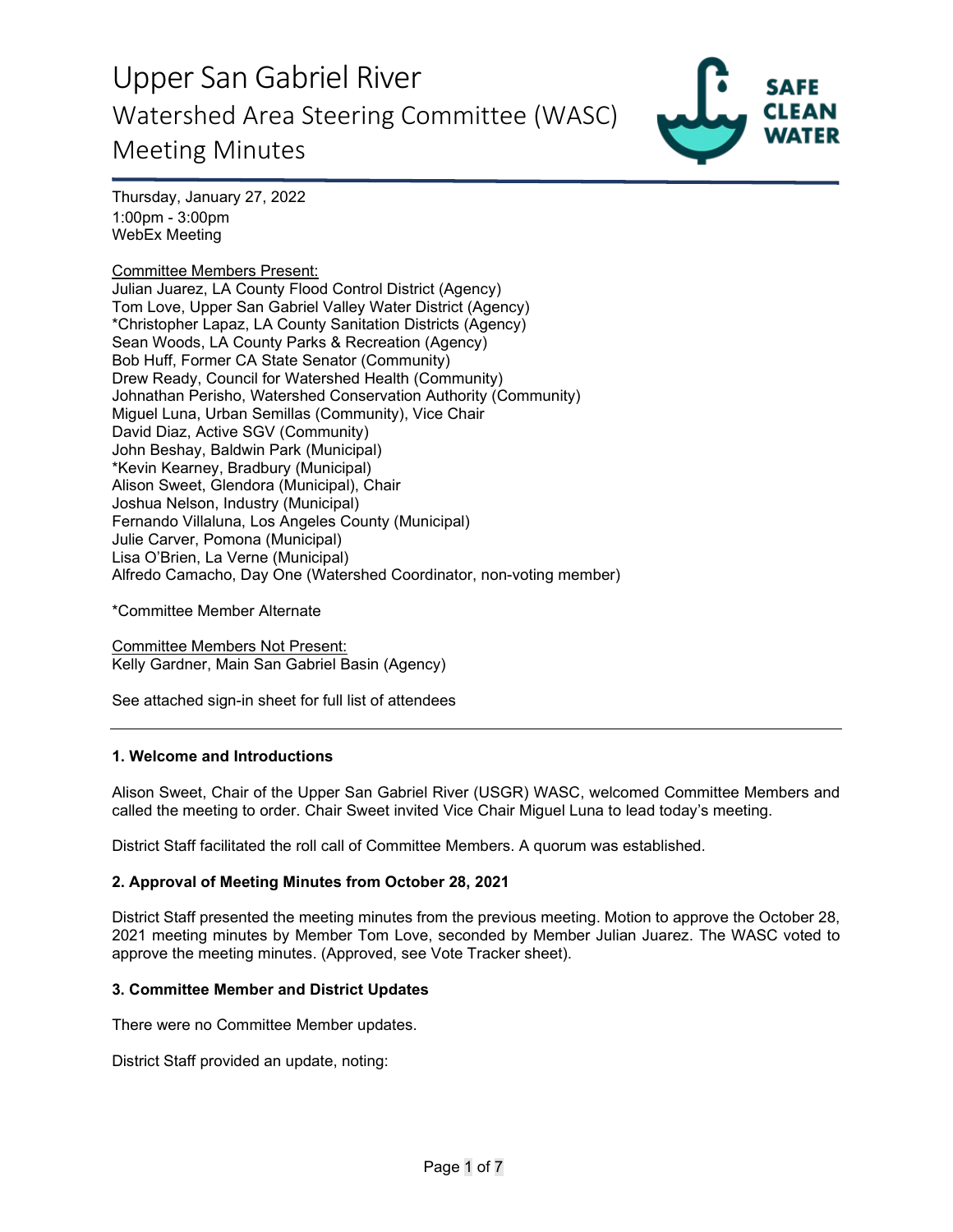

- On January 11, the Board of Supervisors voted to continue meeting virtually, acting under the authority of Assembly Bill 361 which authorizes public committees to meet without complying with all the teleconferencing requirements of the Brown Act when the situation warrants it. The Board is reviewing every 30 days and will act to cover all the commissions and committees under their authority.
- The District has sent an email to members of the WASC. They asked that members respond if they have not done so already.
- The District sent a request for proposal to a consultant to develop a Feasibility Study for the Technical Resource Program project concept approved in the Round 2 Stormwater Investment Plan.
- Under the Municipal Program, Annual Plans are due April 1 to the Safe, Clean Water Program (SCWP). Annual Plans are required to receive the Municipal Program revenue.
- Claims for the [Low-Income Senior-Owned Special Parcel Tax Exemption](https://safecleanwaterla.org/wp-content/uploads/2021/06/Low-Income-Senior-Owned-Parcel-Application-20210621.pdf) and [general income](https://safecleanwaterla.org/wp-content/uploads/2021/06/General-Income-Based-Tax-Reduction-Application-20210607.pdf)[based tax reduction](https://safecleanwaterla.org/wp-content/uploads/2021/06/General-Income-Based-Tax-Reduction-Application-20210607.pdf) are due May 1, 2022. More information can be found on the [Safe, Clean Water](https://safecleanwaterla.org/resources/tools/)  [Program website.](https://safecleanwaterla.org/resources/tools/)

### **4. Watershed Coordinator Updates**

### a) **Watershed Coordinator Quarterly Report**

Watershed Coordinator Alfredo Camacho presented an update on the Quarterly Report (refer to Watershed Coordinator Update).

Member Bob Huff asked if the Watershed Coordinator is representing any other organization other than SCWP when conducting community outreach. Watershed Coordinator Camacho responded that when they host pop-ups, they are strictly representing SCWP, but when working with another program, primarily Bassett Avocado Heights Advanced Energy Community, the Day One staff represent both SCWP and Day One. Member Huff requested that there be clearer branding for the SCWP as the public is not aware of the program. Watershed Coordinator Camacho shared that the District is in the process of providing SCWP-branded materials to each Watershed Coordinator.

Member Drew Ready asked for more information on how the Watershed Coordinator will be connecting community-based organizations (CBOs) to cities. Watershed Coordinator Camacho will work with CBOs to organically identify community-driven projects to build relationships, be available as a resource, and connect them with their respective cities.

Member Johnathan Perisho asked how many projects have been successfully developed through community engagement. Watershed Coordinator Camacho responded that there are currently none and the focus has been on conducting outreach and engagement. Next steps include using project boards to identify projects that community members want. In Quarter 3, they will determine where the projects will go.

Vice Chair Luna asked whether Watershed Coordinator Camacho met with elected public officials or their staff. Watershed Coordinator Camacho clarified that they mostly met with staff of most elected officials listed in the presentation but did meet with some elected officials themselves.

### **5. Ex Parte Communication Disclosures**

There were no ex parte communication disclosures.

#### **6. Public Comment Period**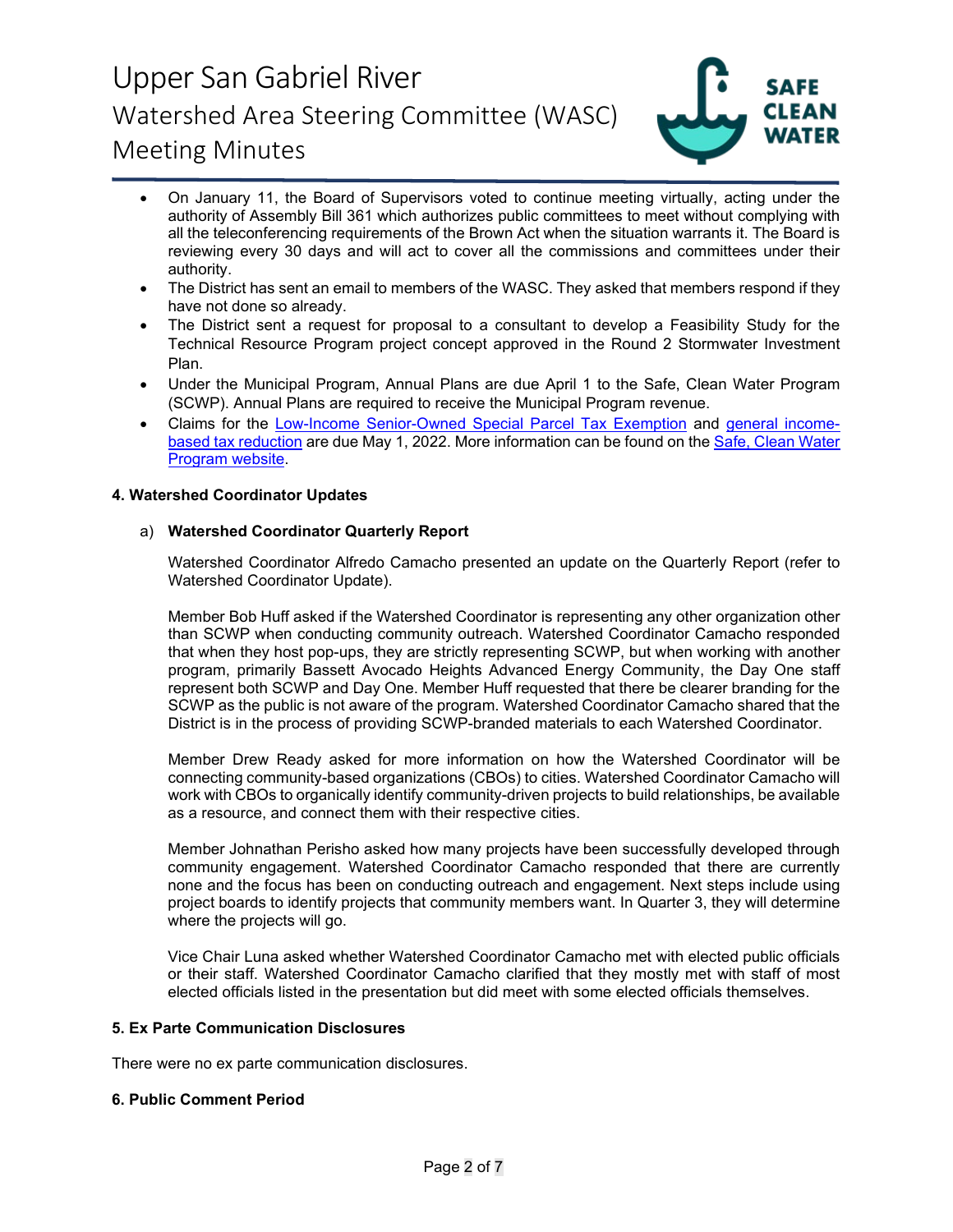

Jonathon Gorski (Student from University of California – Los Angeles) asked what kind of practices are best for community engagement, based on the Watershed Coordinator's last quarter of work. Watershed Coordinator Camacho responded that joining established meetings to talk to residents, using visuals and incentives, using branding, and being able to speak multiple languages have been helpful. Having a wide range of activities has also been helpful while conducting events at parks. The Watershed Coordinator has experienced success when partnering with other organizations to host events as well. Watershed Coordinator Camacho has leveraged Day One's established partners.

## **7. Presentation and Discussion Items**

## **a) Regional Program Quarterly Reporting Summary**

## **i. Quarter 3 (January – March 2021) and Quarter 4 (April – June 2021)**

The District presented a summary of the Quarterly Reports, noting that projects that had been modified may warrant an update from project proponents. (Refer to Regional Program Quarterly Report Summary FY20-21 Q3 and Q4).

## **Infrastructure Project – Garvey Avenue Grade Separation Drainage Improvement Project**

Ed Suher (CASC) spoke on behalf of Lee Torres (City of El Monte City engineer and project proponent). The project has been delayed in part due to on-site road conditions which have worsened with recent rains. The City plans to add road improvements. The pump system at the underpass failed last year, so the City elected to upgrade the pump system as well. Given the increased scope, the City of El Monte has applied for funding outside of the SCWP. In addition to street improvements, the City of El Monte will be installing landscape modifications, new signage, LED streetlights, ADA improvements, and a Class 2 bike lane. The City of El Monte is exploring Proposition 68 funding and has a receipt for their CEQA documentation.

Member Joshua Nelson asked when project construction is projected to take place. Suher responded that there is a schedule that they can provide to the WASC. (See attached schedule provided after the meeting). Member Nelson noted that the requested amount of SCWP funding hasn't changed and asked the District if there are any conditions regarding disbursed funds. The District replied that funds should be used within five years of being disbursed. Suher responded that construction is still projected to start in January 2023.

## **Infrastructure Project - Wingate Park Regional EWMP Project**

Sharon Gallant (City of Covina) presented changes to the project scope. In the first report for the 30% design, they planned to use an impervious structure for the parking lot as the project's naturebased solution. The project proponents have since discovered that this is not feasible due to the slope and have decided to collect, treat and infiltrate the water in the parking lot instead. Katie Harrel (CWE) added that the capture area is the same and the project will make use of the treatment unit. From a cost-benefit perspective, the project proponent found it was more effective to use treatment rather than design for a pervious structure.

Harrel also noted that the City of Covina just finished the CEQA process, but additional studies have been requested. Environmental studies currently underway that will end this year and allow the project to proceed to construction, so there will be a few months delay in construction, as noted in the modification.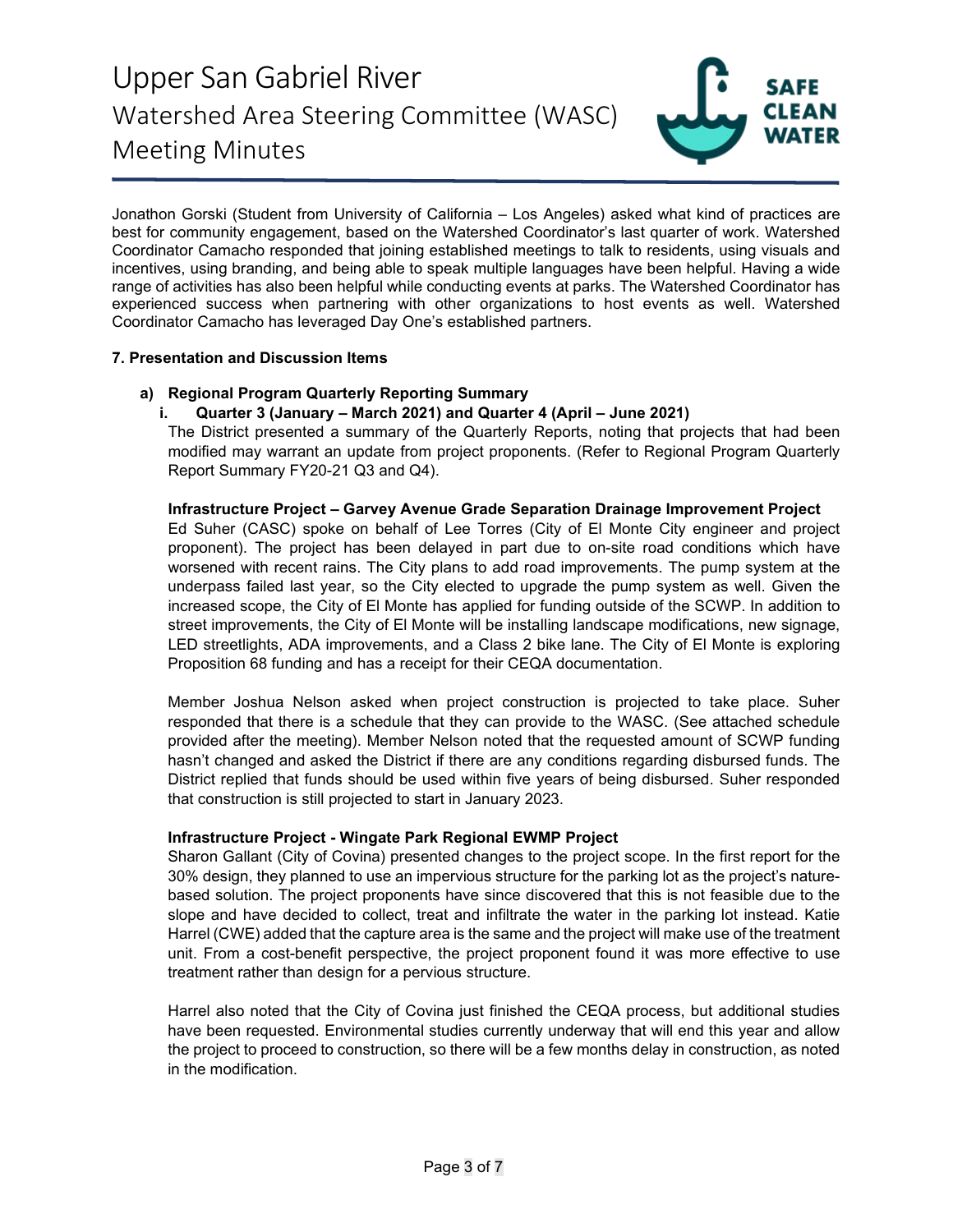

Member David Diaz asked whether the funding requested is still for design. Harrel clarified that the funding earmarked to the project is slated for both design and construction, but the project has not received funds for construction yet. They will use construction funding in the third year.

Harrel noted that the project's scope change is something the project received points for in one of the categories in the nature-based solution. Member Diaz asked the District for information about what would happen if modifications to a project resulted in changes that, if the project application be scored again, would score under the point threshold. District staff replied that they will answer this question at a later meeting.

District staff asked whether the seven million dollars requested for fiscal year 22-23 will be used for design. Harrel responded that the funds will be used for construction. Gallant added that CEQA has been completed and will be reviewed by the District before funds are awarded for construction. Mitigated Negative Declaration has been approved and published.

Member Diaz asked whether the project proponents engaged the community for the 30% design and what that engagement looked like. Gallant responded that they are currently at the 90% design stage. The project has held several community events, including a pop-up event at the park with 30 people in attendance and a virtual event with 20 people in attendance. Once the full design is complete, there are plans to conduct another round of engagement to get community buy-in.

Member Diaz asked if the project includes a workforce development agreement. Gallant responded that when putting the project up for bid, they will include workforce development in the bid specifications.

## **b) Review Preliminary Ranking of Projects**

The District introduced and shared the ranking tool and the preliminary rankings, clarifying that the rankings are for discussion purposes only.

## **c) Upper San Gabriel River (USGR) Project Prioritization and Selection Discussion for populating the Fiscal Year 2022-23 Stormwater Investment Plan**

#### **i) Infrastructure Program (IP)**

(1) Glendora Avenue Green Streets - City of Glendora

(2) Pelota Park - East San Gabriel Valley Watershed Management Group

(3) Marchant Park - East San Gabriel Valley Watershed Management Group

### **ii) Scientific Studies (SS)**

(1) Maximizing Impact of Minimum Control Measures - San Gabriel Valley Council of Governments (2) Community Garden Stormwater Capture Investigation - Los Angeles Community Garden **Council** 

District staff discussed the process for developing the Stormwater Investment Plan (SIP). The Southern California Coastal Water Research Project (SCCWRP) scientific study reviews are expected in February or March. The WASC will not be voting on a SIP until the SCCWRP evaluations are complete, as they will inform the decisions to develop the SIP scenarios. The WASC will discuss and agree on the scenarios to use in the SIP and vote to approve and send the SIP to the Regional Oversight Committee (ROC). The ROC will review the SIP and provide any comments. The WASC will review those comments and return the updated SIP to the ROC, which will vote to approve and send it to the Board of Supervisors. Approval from the Board is expected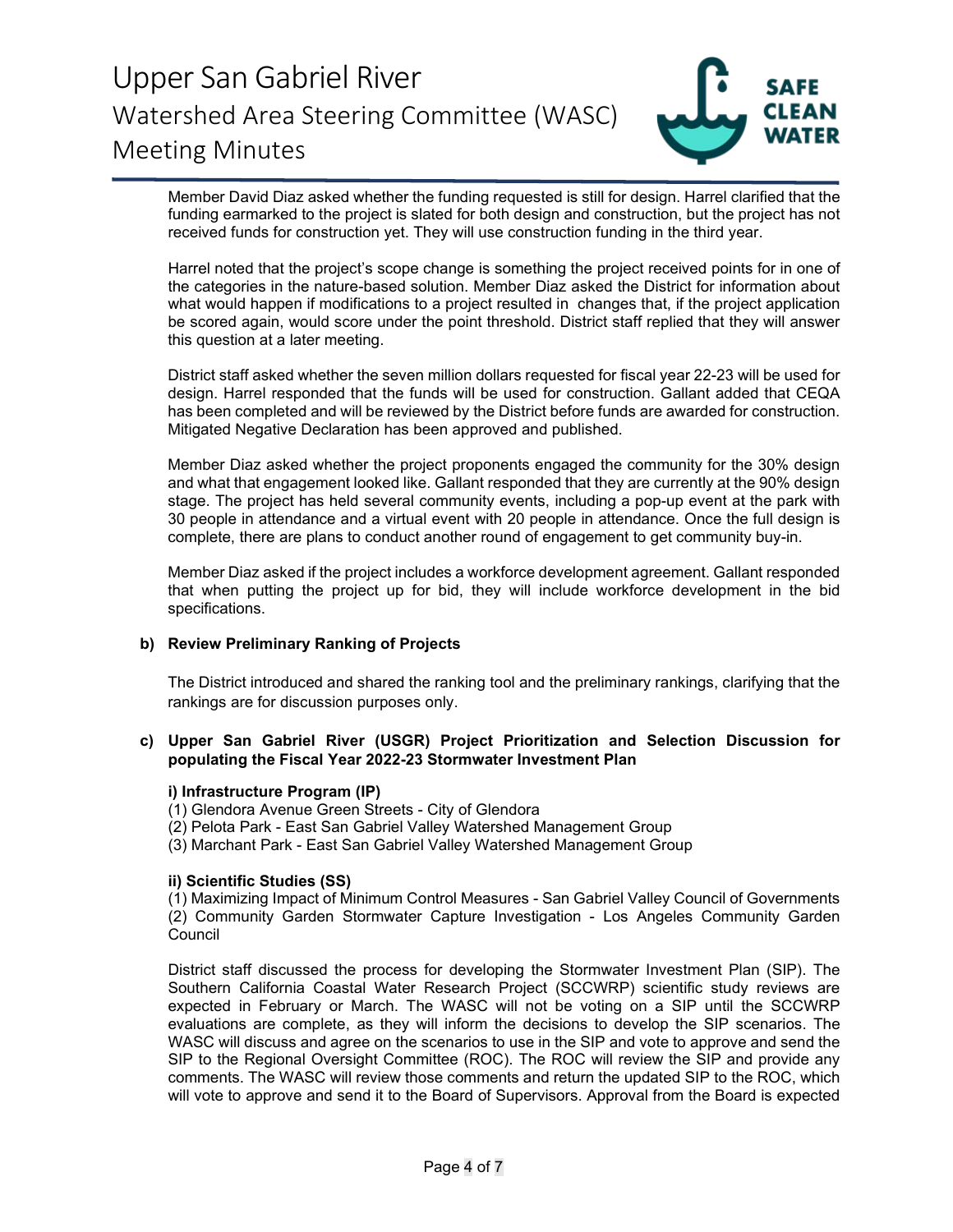

by the end of June. The District asked the WASC to use the resources available, including the SIP Tool, SCWP Project Portal, dashboard, and digital library. Using the preliminary ranking of the projects, District staff initiated a discussion about the merits of the projects and how the projects were ranked, preliminarily. District staff pointed out that of the 17 WASC members, 13 responses were received.

Vice Chair Luna asked the WASC if the preliminary ranking is representative of their views or whether they disagree on any rankings.

District staff noted that the WASC should reserve funds to account for any unforeseen project modifications.

Member Diaz asked if the funding requested for the Pelota and Marchant Park projects is for design or construction. District Staff responded that, for both projects, funding will be for design in Fiscal Year (FY) 22-23. The Glendora Avenue Green Streets project is asking for planning and design funding.

Member Perisho noted that the USGR WASC has allocated more funding than other WASCs but hasn't conducted as much community engagement. Member Perisho also expressed concerns about having many infiltration chamber projects across the watershed area and emphasized importance of data needed to support efficacy.

Member Fernando Villaluna requested a breakdown of the above-grade and below-grade amenities included in the \$10 million construction cost for Pelota Park. Member Villaluna also asked why the design is twice as much as the other projects. Jonathan Abelson (Stantec, consultant to the East San Gabriel Valley Watershed Management Group) responded that the project prioritized community investment and water quality benefits, so costs may be more expensive per acre foot than other projects. The project will fix local flooding for schools and provide other community benefits by diverting water from the local channel for infiltration. Abelson emphasized the importance of looking at the SCWP holistically and not just cost per acre foot of water, since there are other added community benefits. Abelson will follow up on the construction cost breakdown with the District who will forward it to the WASC for their review. This should be available in the cost estimate section of the project application.

The District staff recommended checking with the project proponents of the Lone Hill and Fairplex projects in progress, as they have been awarded funds for design. Abelson responded that design funding has not been received for the Fairplex Stormwater Capture Project and the project proponent does not anticipate coming back for construction funding within the next year. A specific plan for the Fairplex is under development and the project proponent is working to integrate their project into the specific plan to maintain SCWP benefits.

Lauren Marshall (City of San Dimas) shared that in regard to the Lone Hill Park Project, the City of San Dimas discussed the transfer agreement and schedule with the District in January and had asked the District for any comments. Marshall noted that the start for construction is contingent upon funding and that a Request for Proposal (RFP) for design has not been released yet, but the anticipated schedule would be within the designated time for the transfer agreement.

Based on input from the project proponents, District staff decided to delay construction funding for the Lone Hill Park Project and the Fairplex Project on the SIP planning tool by one year to FY23- 24 in the "assuming construction costs" scenario for planning purposes.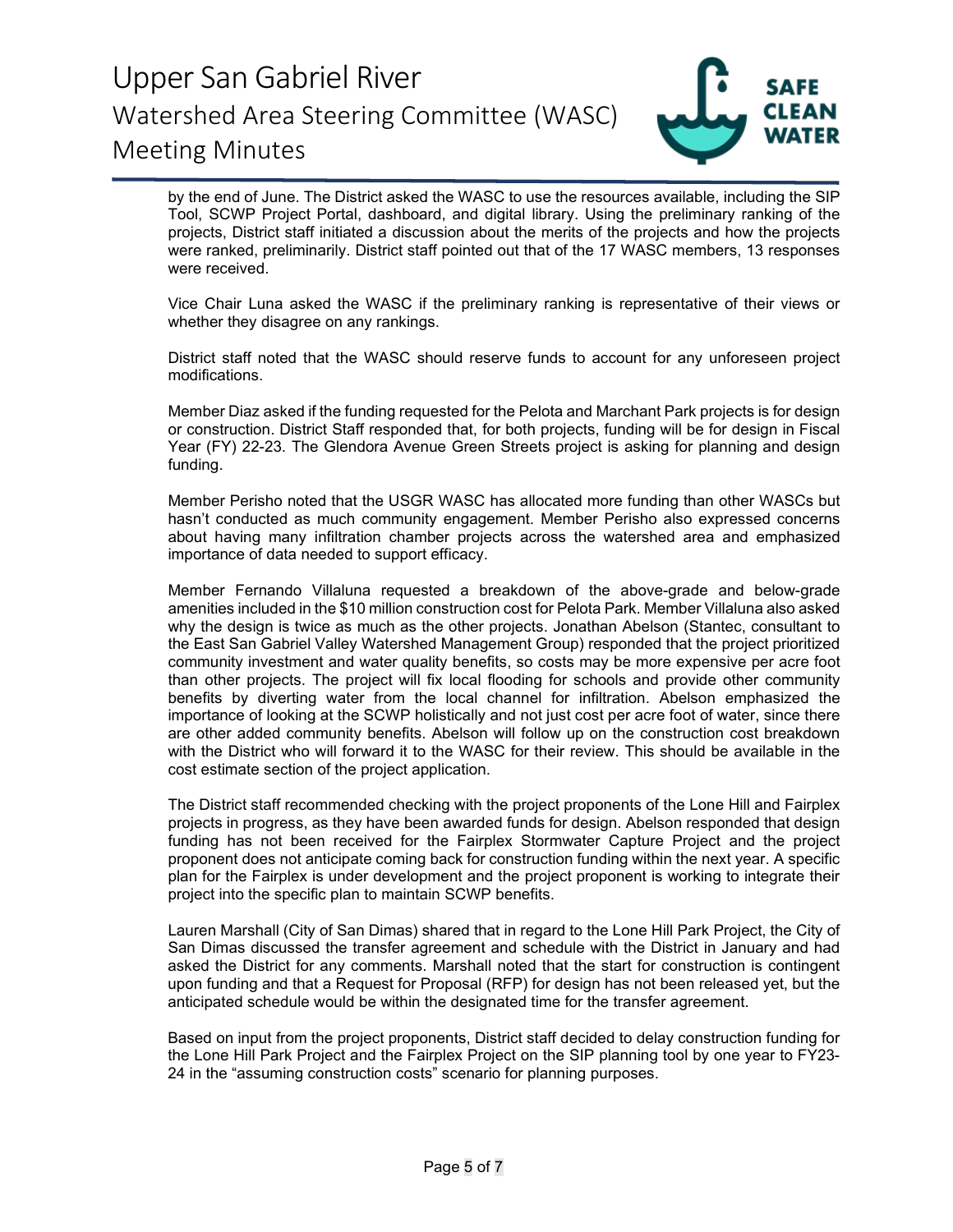

Vice Chair Luna asked whether the Fairplex Project proponent has requested funding. The District clarified that they are in the process of developing the transfer agreement with the project proponent.

Referring back to Member Villaluna's question on Pelota Park, Abelson presented the construction cost breakdown. \$3 million in construction funding will go toward site restoration and improvement and the other \$7 million will go toward water quality enhancements and construction expenditures.

Member Villaluna requested clarification about how much of the \$7 million would go toward the infiltration gallery versus addressing local flooding issues. Abelson replied that the site restoration component would include solutions for local flooding, and that the \$7 million also includes contingencies and ancillary costs. Abelson referred to pages 173 and 174 of the project application for the construction cost breakdown.

Member Ready asked whether the park project applicants sought to leverage other funds, such as Measure A, Integrated Regional Water Management (IRWM), or SCW Municipal Funds. Abelson responded that the project will be seeking design funding solely through the SCWP, as that funding will kick-start the design phase. Once design is developed, project proponents will start to seek other funding sources, such as Proposition 68 and Proposition 1, to cover the significantly higher construction costs.

Vice Chair Luna said the WASC will share the Southern California Water Dialogue workshop on state and federal funding sources to help projects seek funds. Vice Chair Luna also referred to the watershed coordinator to aid project proponents finding funding sources.

Member Sean Woods shared that they participate in the WHAM task force, and they are looking for multi-benefit projects that can be funded through WHAM. Estolano Advisors is managing the WHAM effort and Member Woods recommends reaching out to them.

Member Lisa O'Brien noted that the City of La Verne received Member Diaz's list of recommended funding sources to leverage, but none made sense for their projects. The Member also noted that seeking funding does cost money and municipal funds are spent in other ways.

Member Nelson asked if there will be more information added to the report for the Glendora Avenue Green Streets Project. Curt Roth (DRP Engineering) responded that the project is currently at the feasibility level and anticipates initiating design in the next phase. Roth noted there will be a future effort to identify additional funding sources.

Member Love noted that the East San Gabriel Valley Watershed Management Group (ESGVWMG) is submitting two projects and asked the WASC if they prefer one over the other. Abelson clarified that the projects have been submitted separately and each has its own merit; the projects should receive equal consideration.

Member Villaluna requested clarification about whether the \$7 million construction cost proposed in the application of the Glendora Avenue Green Streets Project includes leveraged funding. Roth responded that the \$7 million represents the total construction cost and does not include leveraged funding. Roth commented that the project will be aggressive in trying to leverage for funding. Additionally, an analysis was conducted for various infiltration rates and found that the lowest cost under the scenario is the one they expect, so the dollar per acre-foot will be efficient. Roth will update the WASC if the construction cost differs from \$7 million.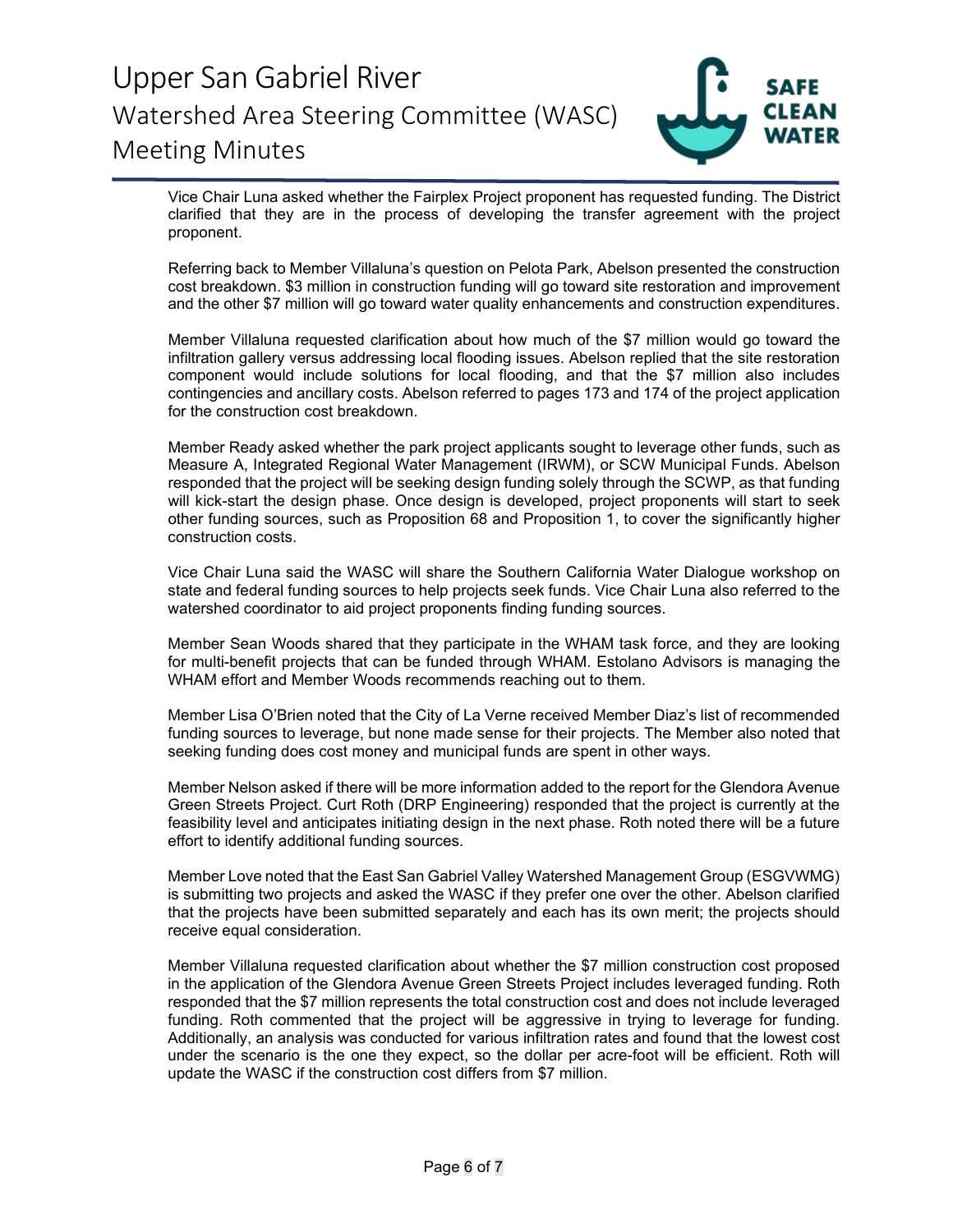

Member Nelson noted that the letter from ESGVWMG was a helpful addition to the Pelota Park and Marchant Park Project applications.

Vice-Chair Luna asked whether the WASC could expect to see the results of the SCCWRP reviews of the scientific studies before the next meeting. District replied that they expect the review to be finished on a rolling basis, from February to March. Member Nelson asserted that it would not make sense for the WASC to convene before the SCCWRP evaluations are complete.

Member Ready asked Stantec when they plan to seek construction funding for the Fairplex Project. Abelson responded that the specific plan for the Fairplex is anticipated to be completed in 2022. Design is expected to be completed by end of 2023 and the project proponent will seek construction funding for FY24-25. District staff noted that it may be useful to add a placeholder for construction of the Fairplex Project; Member Julie Carver countered that a specific value is not available. Two funding scenarios were created, one for "all projects considered" and one for "assuming construction costs".

Member Ready suggested verifying the scenarios with project applicants based on the modifications that may cause delays. Vice Chair Luna suggested only hearing from project applicants who need to announce delays due to the meeting's time constraints.

District staff commented that the WASC only reviewed Year 1 projects today. Round 2 projects' quarterly reports are still being summarized by the District.

#### **8. Public Comment Period**

Member O'Brien noted that a public comment card was received but delayed presenting the card until the next WASC meeting.

Curt Roth (DRP Engineering) shared information in the chat, regarding costs of the Glendora Avenue Green Streets Project. Geotechnical results showed an infiltration rate toward the higher end of the project's original assumptions. As such, it is anticipated that construction costs will be reduced from \$7.8MM to \$5.2MM.

### **9. Voting Items**

There were no voting items.

#### **10. Items for Next Agenda**

The next meeting will take place on February 24, 2022. See the SCWP website for details. Items for the next agenda include:

- Continue SIP deliberations
- Review SCCWRP's evaluation of the Scientific Studies

Member Ready asked for clarification on how nature-based solutions are scored for the next meeting. Vice Chair Luna requested that WASC members review the projects and the SIP prior to the next meeting.

#### **11. Adjournment**

Vice Chair Luna thanked WASC members and the public for their attendance and participation and adjourned the meeting.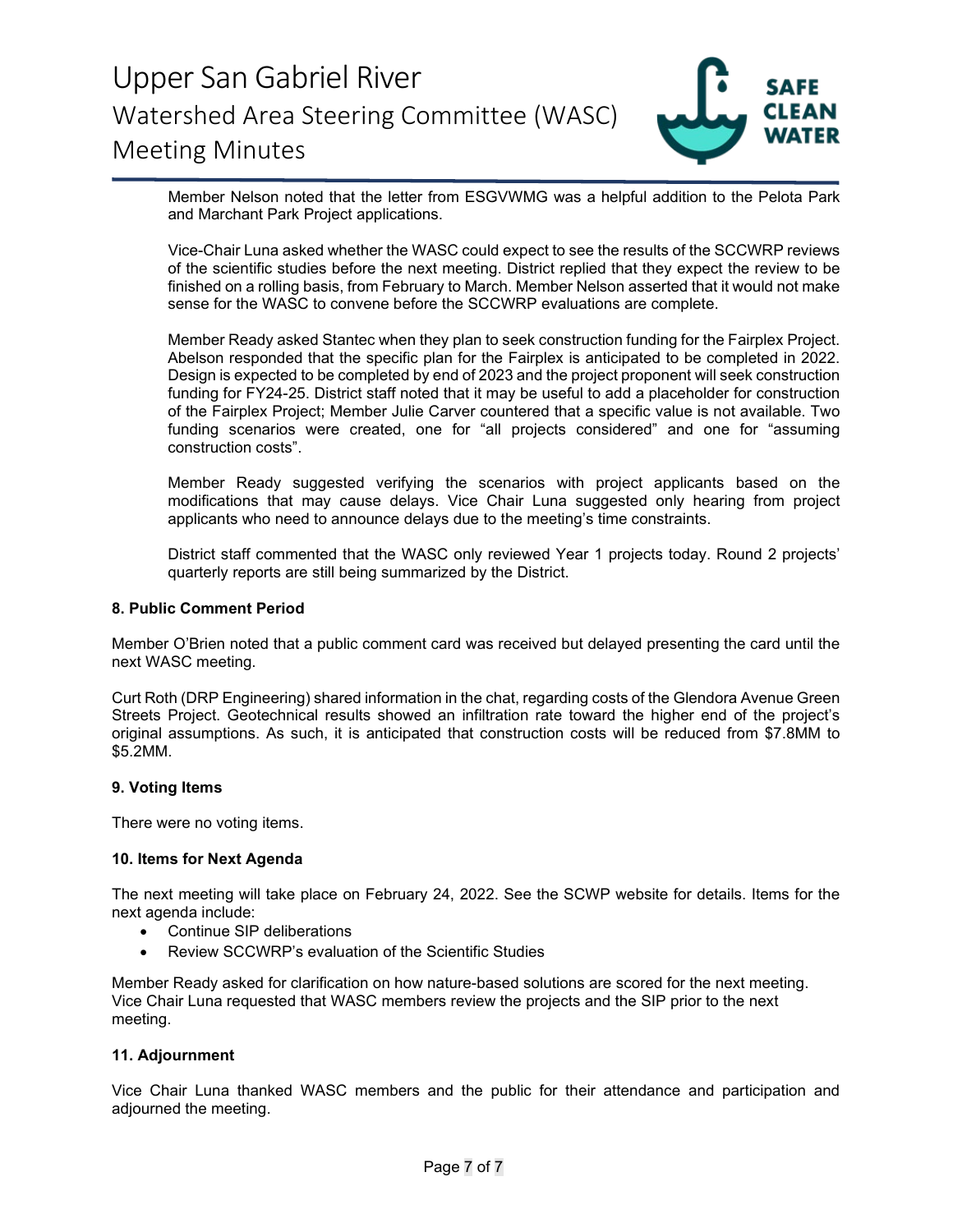| USGR WASC - January 27, 2022        |                                                                      |                       |                     |                         |                                                              |                               |  |
|-------------------------------------|----------------------------------------------------------------------|-----------------------|---------------------|-------------------------|--------------------------------------------------------------|-------------------------------|--|
|                                     |                                                                      | <b>Quorum Present</b> |                     |                         | Voting Items (see meeting<br>minutes for additional details) |                               |  |
| <b>Member Type</b>                  | Position                                                             | Member                | Voting/<br>Present? | Alternate               | Voting/<br>Present?                                          | Approve 10/28 Meeting Minutes |  |
| Agency                              | <b>FCD</b>                                                           | Julian Juarez         | X                   | Ramy Gindi              |                                                              | Y                             |  |
| Agency                              | <b>Upper San Gabriel District</b>                                    | Tom Love              | X                   | <b>Patty Cortez</b>     |                                                              | Y                             |  |
| Agency                              | Main San Gabriel Basin                                               | Kelly Gardner         |                     | <b>Tony Zampiello</b>   |                                                              |                               |  |
| Agency                              | <b>Sanitation Districts</b>                                          | Kristen Ruffell       |                     | Christopher Lapaz       | X                                                            | Υ                             |  |
| Agency                              | Los Angeles County Parks and<br>Recreation                           | Sean Woods            | х                   | <b>Clement Lau</b>      |                                                              | γ                             |  |
| <b>Community Stakeholder</b>        | <b>Huff Strategies</b>                                               | <b>Bob Huff</b>       | X                   |                         |                                                              | Y                             |  |
| <b>Community Stakeholder</b>        | <b>Council for Watershed Health</b><br><b>Watershed Conservation</b> | <b>Drew Ready</b>     | X                   | Jason Casanova          |                                                              | Υ                             |  |
| <b>Community Stakeholder</b>        | Authority                                                            | Johnathan Perisho     | х                   | Jane Tsong              |                                                              | А                             |  |
| <b>Community Stakeholder</b>        | Urban Semillas                                                       | Miguel Luna           | X                   | David Marquez           |                                                              | Y                             |  |
| <b>Community Stakeholder</b>        | <b>Active SGV</b>                                                    | David Diaz            | X                   | <b>Wesley Reutimann</b> |                                                              | Υ                             |  |
| Municipal                           | <b>Baldwin Park</b>                                                  | John Beshay           | X                   | Sam Gutierrez           |                                                              | γ                             |  |
| Municipal                           | Duarte                                                               | Amanda Hamilton       |                     | Kevin Kearney           | X                                                            | А                             |  |
| Municipal                           | Glendora                                                             | <b>Alison Sweet</b>   | X                   | <b>Sharon Gallant</b>   |                                                              | Υ                             |  |
| Municipal                           | Industry                                                             | Joshua Nelson         | X                   | John Di Mario           |                                                              | A                             |  |
| Municipal                           | Los Angeles County                                                   | Fernando Villaluna    | X                   | Joseph Venzon           |                                                              | Υ                             |  |
| Municipal                           | Pomona                                                               | Julie Carver          | X                   | <b>Fabian Aoun</b>      |                                                              | Υ                             |  |
| Municipal                           | La Verne                                                             | Lisa O'Brien          | X                   | <b>Shari Garwick</b>    |                                                              | Y                             |  |
| Non-Voting                          | <b>Watershed Coordinator</b>                                         | Alfredo Camacho       | X                   |                         |                                                              | N/A                           |  |
| <b>Total Non-Vacant Seats</b>       |                                                                      | 17                    |                     |                         | Yay (Y)                                                      | 13                            |  |
| <b>Total Voting Members Present</b> |                                                                      | 16                    |                     |                         | Nay(N)                                                       | $\overline{0}$                |  |
| Agency                              |                                                                      | $\overline{4}$        |                     |                         | Abstain (A)                                                  | 3                             |  |
| <b>Community Stakeholder</b>        |                                                                      | 5 <sup>1</sup>        |                     |                         | Total                                                        | 16                            |  |
| Municipal                           |                                                                      | $\overline{7}$        |                     |                         |                                                              | Approved                      |  |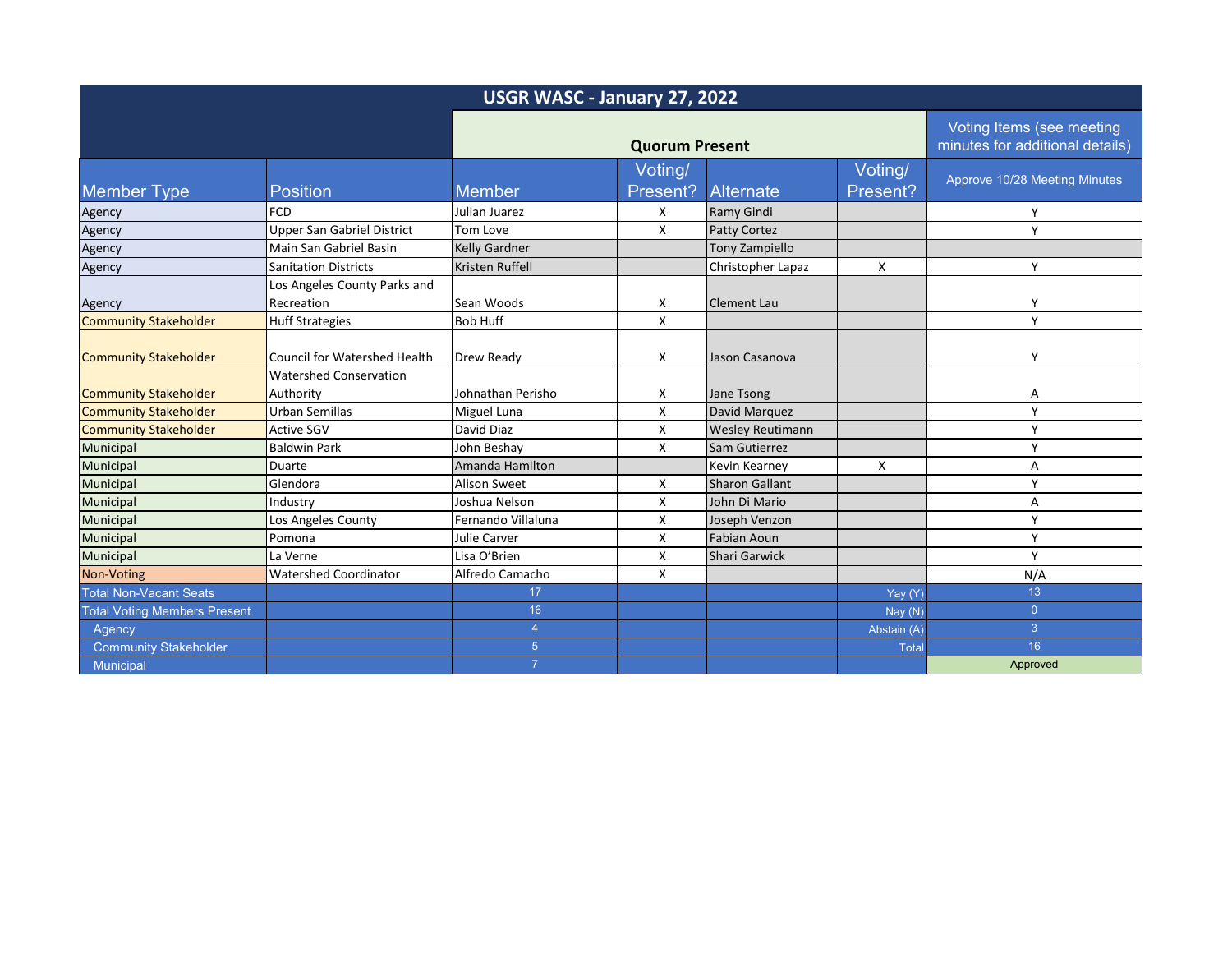| <b>Attendance</b>            |                                   |  |  |  |  |  |
|------------------------------|-----------------------------------|--|--|--|--|--|
| USGR WASC - January 27, 2022 |                                   |  |  |  |  |  |
| Alexander LACFCD             | Jonathan Abelson                  |  |  |  |  |  |
| Alfredo Camacho              | <b>JONATHON GORSKI</b>            |  |  |  |  |  |
| <b>Alison Sweet</b>          | Joshua Nelson                     |  |  |  |  |  |
| Andrea Ampig                 | Juan Diaz-Carreras                |  |  |  |  |  |
| <b>Andrew Kim</b>            | Julian Juarez                     |  |  |  |  |  |
| <b>Belen Bernal</b>          | <b>Julie Carver</b>               |  |  |  |  |  |
| <b>Bob Huff</b>              | Justin Jones                      |  |  |  |  |  |
| Brianna Datti                | <b>Katie Harrel</b>               |  |  |  |  |  |
| <b>Brianne Logasa</b>        | Kevin Kearney                     |  |  |  |  |  |
| <b>Britney Hydar</b>         | Lauren Marshall                   |  |  |  |  |  |
| Chris Lapaz                  | Lauro Alvarado                    |  |  |  |  |  |
| Curt Roth                    | Lisa O'Brien                      |  |  |  |  |  |
| Darin Son (Notetaker)        | Lonnie Chung                      |  |  |  |  |  |
| David Diaz                   | Mahliya Purificacion (UCLA)       |  |  |  |  |  |
| David Marquez                | Maritza Crisantos                 |  |  |  |  |  |
| Diana Campos-Jimenez         | Mathew Hudson                     |  |  |  |  |  |
| Donna Tran                   | <b>Melanie Morita</b>             |  |  |  |  |  |
| Drew Ready (CWH)             | Miguel Luna                       |  |  |  |  |  |
| Ed Othmer                    | <b>Oliver Galang (Craftwater)</b> |  |  |  |  |  |
| Ed Suher, CASC               | Paul Senker                       |  |  |  |  |  |
| <b>Elizabeth Ruedas</b>      | <b>Richard Watson</b>             |  |  |  |  |  |
| Fernando Villaluna           | Ryan Kearns - CWE                 |  |  |  |  |  |
| James Cramsie                | Sean Woods                        |  |  |  |  |  |
| Jason Casanova               | Serena Zhu                        |  |  |  |  |  |
| Jennifer Aborida             | <b>Sharon Gallant</b>             |  |  |  |  |  |
| Joe Venzon - LA County       | Tom Love                          |  |  |  |  |  |

John Beshay Tori Klug (Regional Coord)

Johnathan Perisho